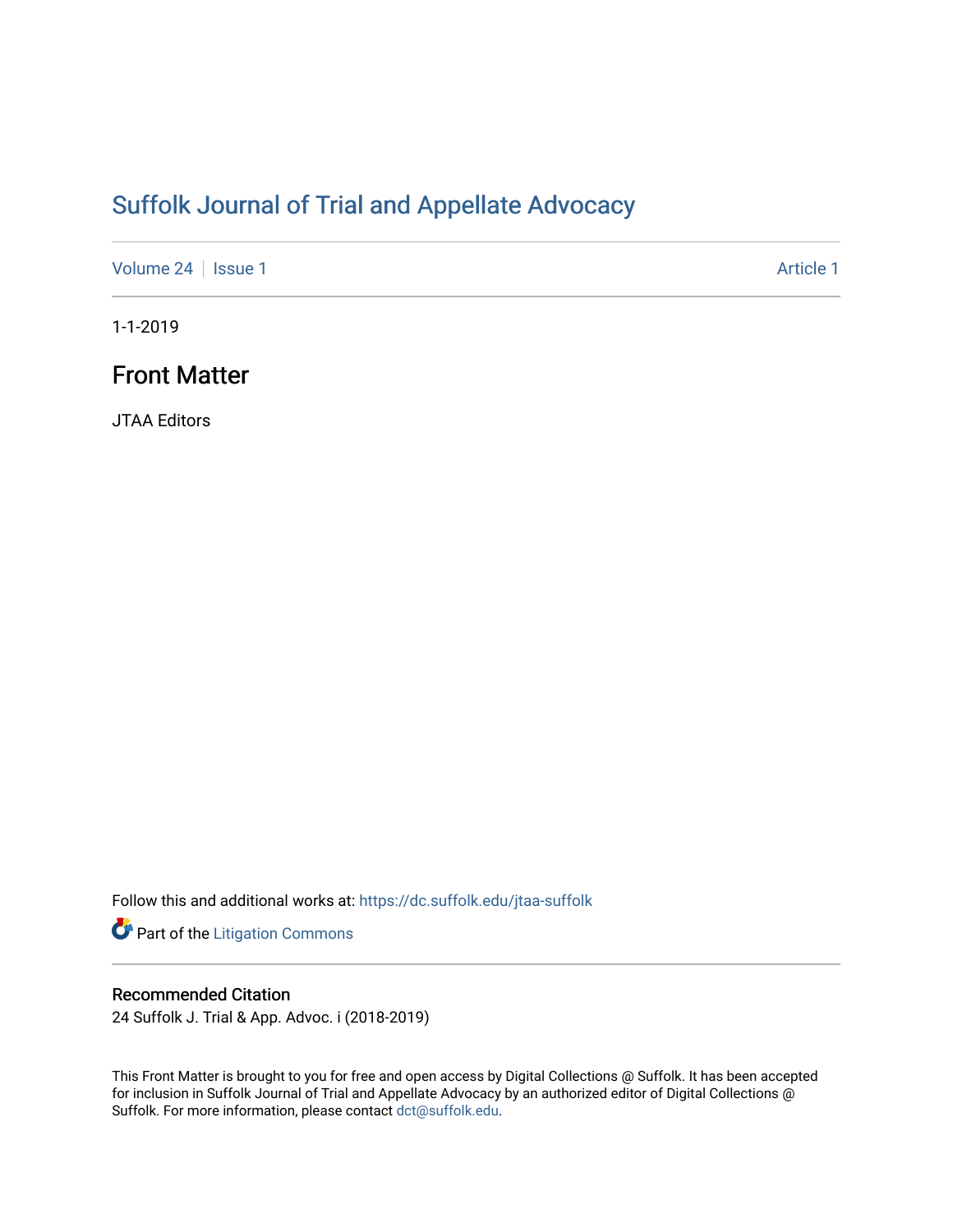MOOT **COURT** HONOR BOARD

# **SUFFOLK JOURNAL OF TRIAL & APPELLATE ADVOCACY**

**Volume XXIV 2018-2019**



**SUFFOLK UNIVERSITY** LAW **SCHOOL C** Copyright Suffolk University Law School **2019**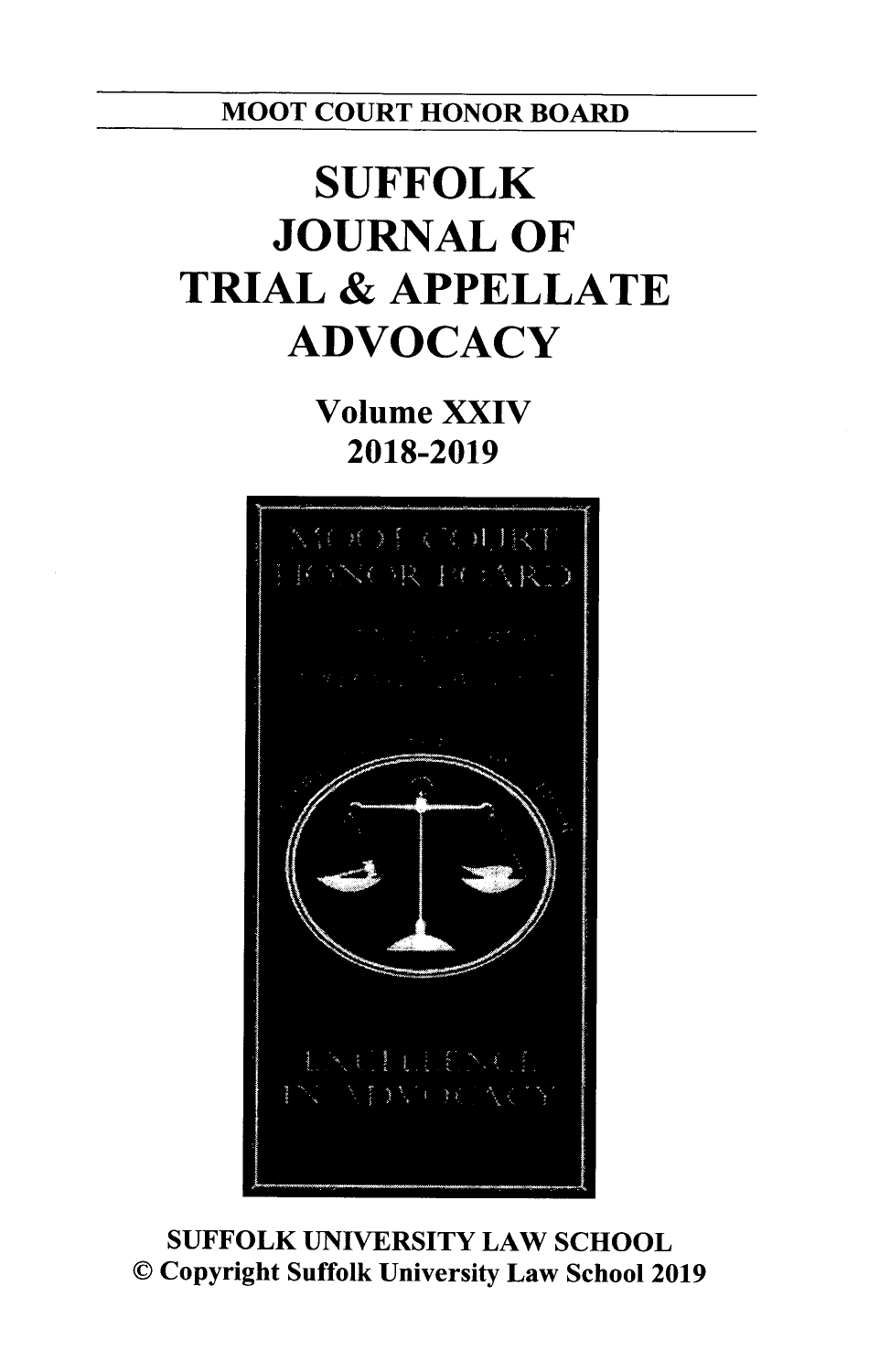## Subscription Price  $$10.00$  Per Issue  $$6.00$

*SUFFOLK JOURNAL OF TRIAL &APPELLATE ADVOCACY is* published biannually by the Suffolk University Law School Moot Court Honor Board, 120 Tremont Street, Boston, Massachusetts **02108.**

**O0** Copyright Suffolk University Law School **2018-2019**

**All** works are copyrighted the date of publication **by** their respective author, and are published under license. Except as otherwise provided, permission is granted for copies of each work to be made for classroom and educational use, provided that **(1)** the Author(s) and Suffolk University Law School are identified and (2) proper notice of copyright is attached to each copy.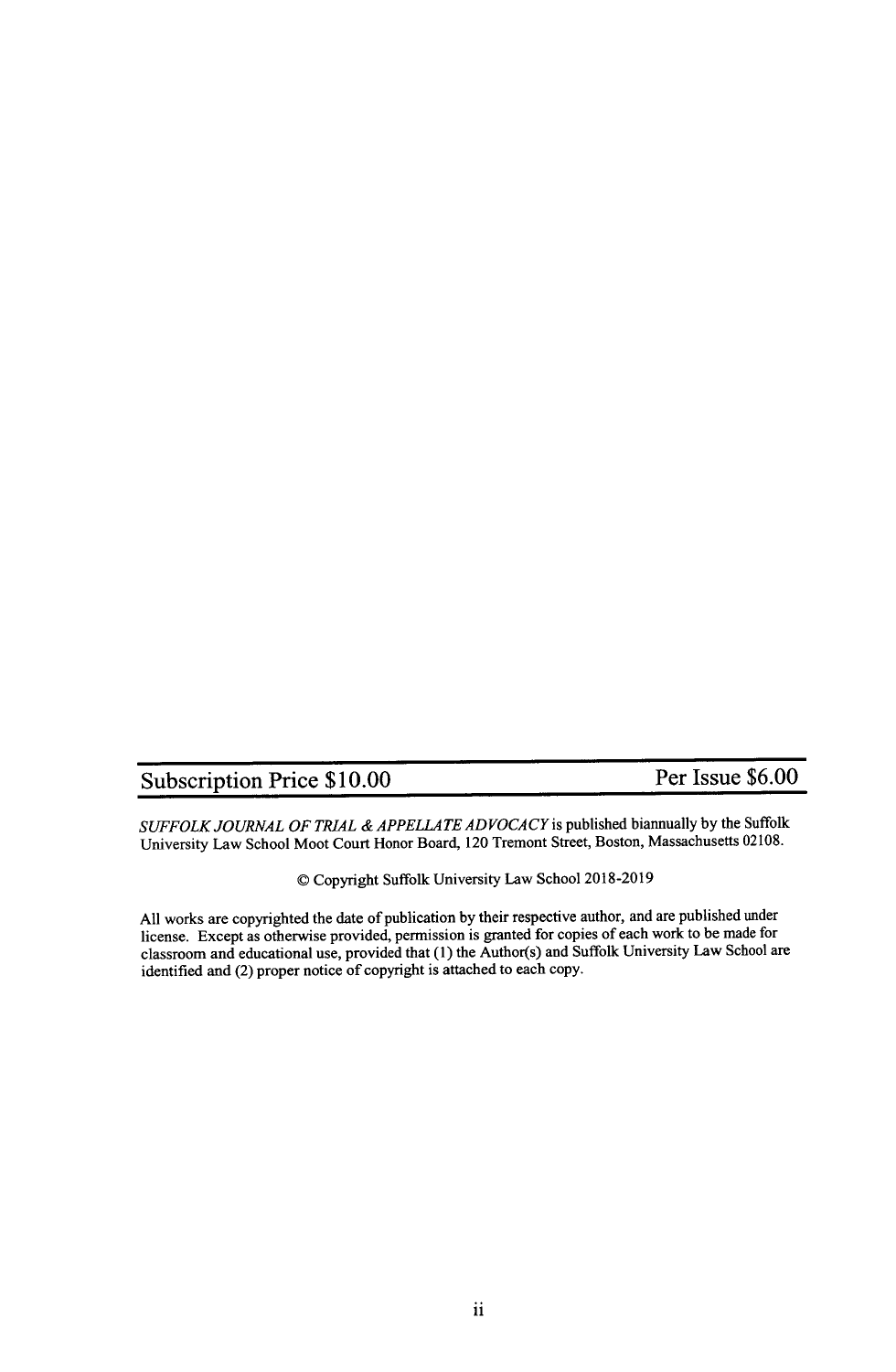## **University Administration**

Marisa Kelly, BA, MA, PhD, *President* Sebastian Royo, MA, **MBA,** PhD, ML, *Acting Provost* Laura Sander, *Senior Vice President for Finance and Administration and Treasurer* Michelle Quinlan, *Associate Vice President of Finance* John **A.** Nucci, B.A., M.P.A., *Senior Vice President of External Affairs* Colm Renehan, B.S, M.S.W., M.S.M., Ph.D., *Senior Vice President of Advancement* Ann Coyne, *Associate Vice President/Dean of Students* Greg Gatlin, B.A., **M.S.J.,** *Vice President of Communications* Donna Grand Pre, *Vice President for Admission and Financial Aid* Joyya Smith, *Vice President for Diversity, Access & Inclusion* Maria Toyoda, B.A., M.A., Ph.D., *Dean of College ofArts & Sciences and Professor of Government* Andrew M. Perlman, B.A, **J.D,** LL.M., *Dean of the Law School* William **J.** O'Neill, Jr., B.A., B.A., M.B.A., **J.D.,** *Dean ofSawyer Business School* Thomas Dorer, B.A., **J.D. Ed.M.,** *General Counsel* Katherine Whidden, A.B. *ChiefHuman Resources Officer* Thomas **J.** Lynch III, B.S., **M.S., E.E.,** Ph.D., *ChiefInformation Officer*

## **LAW SCHOOL ADMINISTRATION**

Andrew M. Perlman, B.A, **J.D,** LL.M., *Dean of the Law School* Lorraine Cove, *Associate Administrative Dean ofLaw Academic Services* Laura Ferrari, B.S, M.B.A., J.D., *Dean of Students, Law School* Ann Santos, B.A, **J.D.,** *Associate Dean of Students, Law School* Kim McLaurin, B.S., **J.D.,** *Associate Dean for Alumni and External Affairs and Professor of Law* Patrick Shin, A.B., **J.D.,** Ph.D., *Associate Dean for Academic Affairs and Professor of Law* Leah Chan Grinvald, B.A., **J.D.,** *Associate Dean for Academic Affairs and Professor of Law* Matthew D. Gavin, B.A, JD, Assistant Dean of Admissions Gerald M. Slater, B.A, M.A., **J.D.,** *Associate Dean for Professional and Career Development Assistant Dean ofAdmissions* James Janda, **B.S., J.D.,** *Director ofBar Preparation Programs* Gina Doherty, B.S., B.A., M.Ed., *Director of Academic Technology* Bridget Sandusky, **B.S., J.D.,** *Director of Graduate Law Programs* Richard Buckingham, B.A., **J.D., M.L.I.S.,** *Director ofLaw Library and Associate Professor of Law*

## **LAW SCHOOL FACULTY**

Marie Ashe, *Research Professor ofLaw* R. Lisle Baker, B.A., L.L.B., *Professor ofLaw* Andrew Beckerman-Rodau, B.S., **J.D.,** LL.M., *Professor ofLaw and Co-Director, IP Concentration*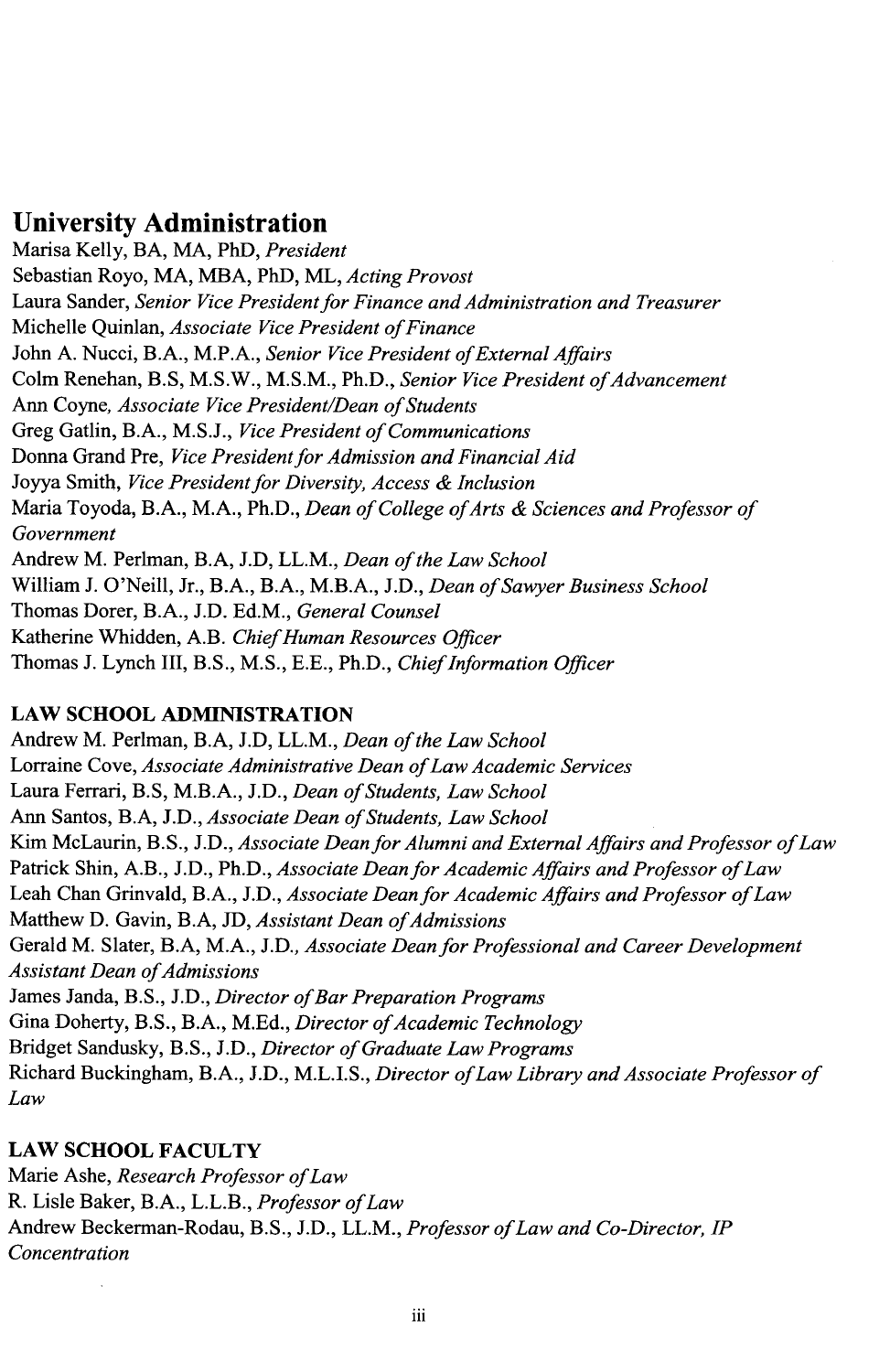William L. Berman, B.A., **J.D.,** *Director ofHDTP, Managing Attorney, Accelerator Practice and Clinical Professor ofLaw* Carter **G.** Bishop, B.S., M.B.A., **J.D.,** LL.M., *Professor ofLaw* Karen Blum, B.A., **J.D.,** LL.M., *Professor ofLaw* Eric Blumenson, *Research Professor ofLaw* Sarah Boonin, B.A., **J.D.,** *Associate Director of Clinical Program and Clinical Professor ofLaw* Erin Braatz, *Assistant Professor ofLaw* Richard L. Buckingham, B.A., **J.D., M.L.I.S.,** *Director ofLaw Library and Associate Professor ofLaw* Christine Butler, *Practitioner in Residence* Rosanna Cavallaro, A.B., **J.D.,** *Professor ofLaw* Gerard Clark, B.A., **J.D.,** *Professor ofLaw* David Colarusso, *Clinical Fellow and Director of the Legal Innovation and Technology Lab* Meredith Conway, B.A., **J.D.,** LL.M., *Professor ofLaw* William Corbett, A.B., M.B.A., **J.D.,** LL.M., *Director of Tax LLM Program and Professor of Law* Rebecca Curtin, A.B., **J.D.,** Ph.D., *Assistant Professor ofLaw* Loletta Darden, *Assistant Clinical Professor ofLaw and IPEC Director* Sabrina DeFabritiis, B.A., J.D., *Professor of Legal Writing* Christopher Dearborn, B.A., **J.D.,** *Clinical Professor ofLaw* Sara Dillon, B.A., M.A., J.D., Ph.D., *Director of International Program and Professor of Law* Steven Eisenstat, B.A., **M.Ed., J.D.,** *Professor ofLaw* Kathleen **C.** Engel, *Research Professor ofLaw* Valerie **C.** Epps, *Research Professor ofLaw* Bernadette Feeley, **B.S., J.D.,** *Clinical Professor ofLaw* Steven Ferrey, B.A., M.A., **J.D.,** *Professor ofLaw* Joseph Franco, B.A., M.A., **J.D.,** *Professor ofLaw* Nicole Friederichs, *Practitioner in Residence* Shailini George, B.A., J.D., *Professor of Legal Writing* Christopher Gibson, B.A., M.P.P., **J.D.,** *Director ofBusiness Law and Financial Services Concentration and Professor ofLaw* Joseph Glannon, B.A., M.A.T., **J.D.,** *Professor ofLaw* Dwight Golann, B.A., **J.D.,** *Professor ofLaw* Ben Golden, *Health Law Clinical Fellow* Lorie Graham, B.S., **J.D.,** LL.M., *Professor ofLaw and Co-Director, International Law Concentrantion* Janice **C.** Griffith, B.A., **J.D.,** *Professor ofLaw* Leah **C.** Grinvald, B.A., **J.D.,** *Associate Dean for Academic Affairs and Professor of Law* Vanessa Hernandez, *Juvenile Defender Clinical Fellow* Stephen **C.** Hicks, M.A., LL.B., LL.M., *Professor ofLaw* Nadiyah Humber, *Housing Discrimination Testing Program, Clinical Fellow* John Infranca, B.A., M.T.S., *Associate Professor of Law* Philip C. Kaplan, B.S., J.D., *Associate Professor of Academic Support*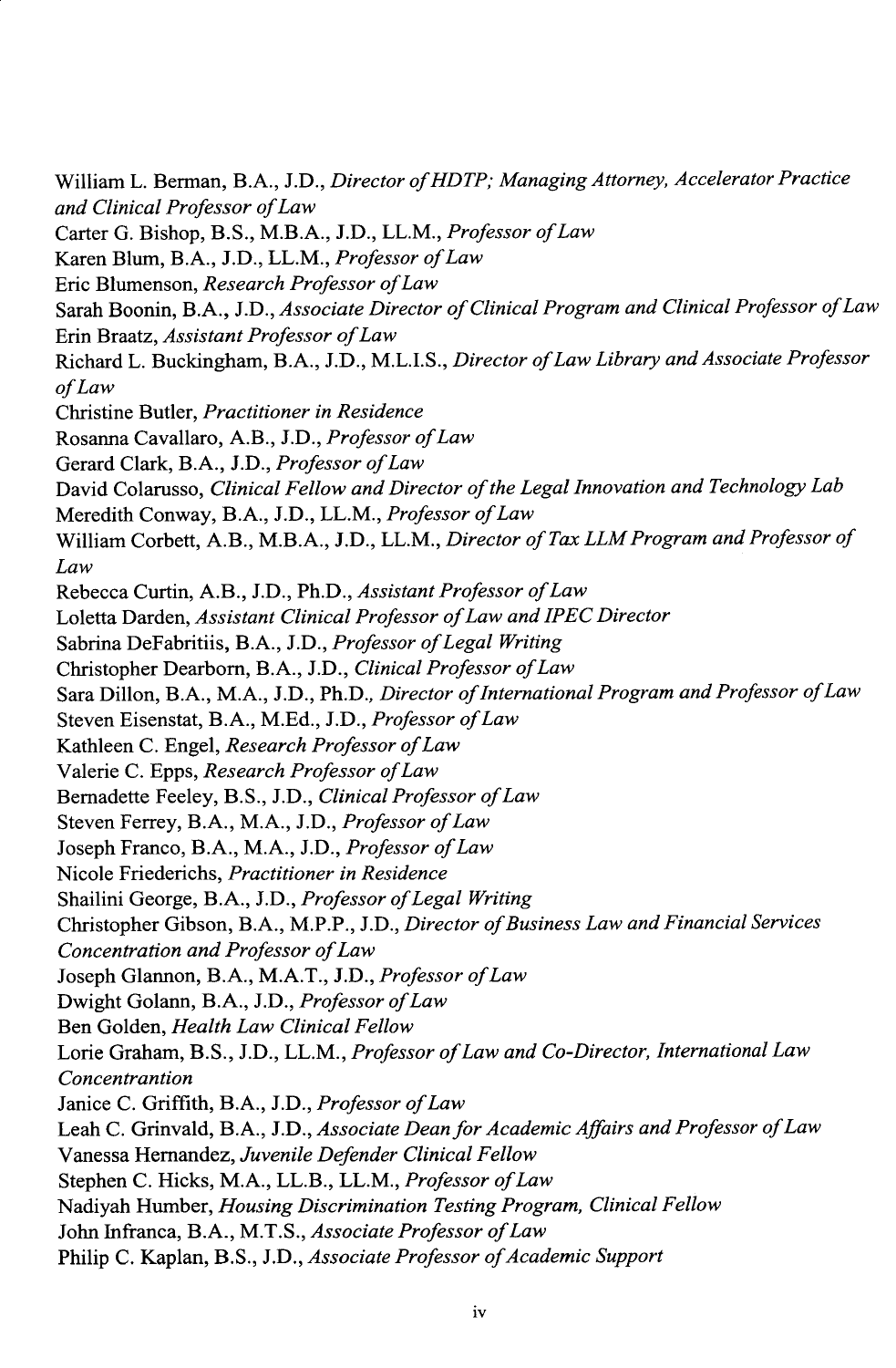Maritza Karmely, B.A., *J.D., Associate Clinical Professor ofLaw* Bernard V. Keenan, B.A., **J.D.,** LL.M., *Professor ofLaw* Rosa Kim, B.A., M.A., **J.D.,** *Professor ofLegal Writing* Catherine LaRaia, *Clinical Fellow* Renee Landers, A.B., **J.D.,** *Director ofHealth and Biomedical Law Concentration and Professor ofLaw* Jamie Langowski, *Housing Discrimination Testing Program, Clinical Fellow* Jeffrey Lipshaw, A.B., **J.D.,** *Professor of Law* James Matthews, *Clinical Fellow* Stephen Michael McJohn, B.A., **J.D.,** *Professor ofLaw* Elizabeth M. McKenzie, B.A., **J.D., M.S.L.S.,** *Professor ofLaw* Kim McLaurin, B.S., *J.D., Associate Dean of Community and External Affairs and Clinical Professor ofLaw* Christina Miller, *Assistant Clinical Professor ofLaw* Samantha **A.** Moppett, B.A., **J.D.,** *Associate Director ofLPS and Professor ofLegal Writing* Russell **G.** Murphy, B.A., **J.D.,** *Research Professor ofLaw* Sharmila Murthy, B.S., M.P.A., J.D., *Assistant Professor of Law* Dyane O'Leary, B.A., J.D., *Assistant Professor of Academic Support* Bernard M. Ortwein, B.A., **J.D.,** LL.M., *Doctor ofLaws (hon.), Professor ofLaw* Marc **G.** Perlin, B.A., **J.D.,** *Professor ofLaw* Andrew M. Perlman, B.A., **J.D.,** LL.M., *Dean and Professor ofLaw* Richard **G.** Pizzano, A.B., **J.D.,** *Professor ofLaw* Jeffrey **J.** Pokorak, B.A., **J.D.,** *Vice Provost for Faculty and Curriculum and Professor of Law* Anthony P. Polito, S.B., **J.D.,** LL.M., *Professor ofLaw* Herbert N. Ramy, B.A., J.D., *Director of Academic Support Program and Professor of Academic Support* Rene Reyes, *Assistant Professor ofLaw* Elbert L. Robertson, B.A., M.A., **J.D.,** *Professor ofLaw* Marc **A.** Rodwin, B.A., M.A., **J.D.,** Ph.D., *Professor ofLaw* Charles **E.** Rounds, Jr. B.A., **J.D.,** *Professor ofLaw* Michael Rustad, B.A., M.A., **J.D.,** LL.M., Ph.D., *Co-Director of IP Concentration and Professor ofLaw* Sarah J. Schendel, *Assistant Professor of Academic Support* Ilene B. Seidman, B.A., **J.D.,** *Professor ofLaw* Ragini Shah, *Clinical Professor ofLaw* Patrick Shin, A.B., **J.D.,** Ph.D., *Associate Dean for Academic Affairs and Professor of Law* Linda Sandstrom Simard, B.S., **J.D.,** *Professor ofLaw* Robert H. Smith, A.B., **J.D.,** *Professor ofLaw* Elizabeth Z. Stillman, B.A., J.D., *Associate Professor of Academic Support* Gabriel Teninbaum, B.A., J.D., *Associate Professor of Academic Support* L. Danielle Tully, *Assistant Professor ofLegal Writing* Elizabeth Trujillo, B.A., **J.D.,** *Professor ofLaw*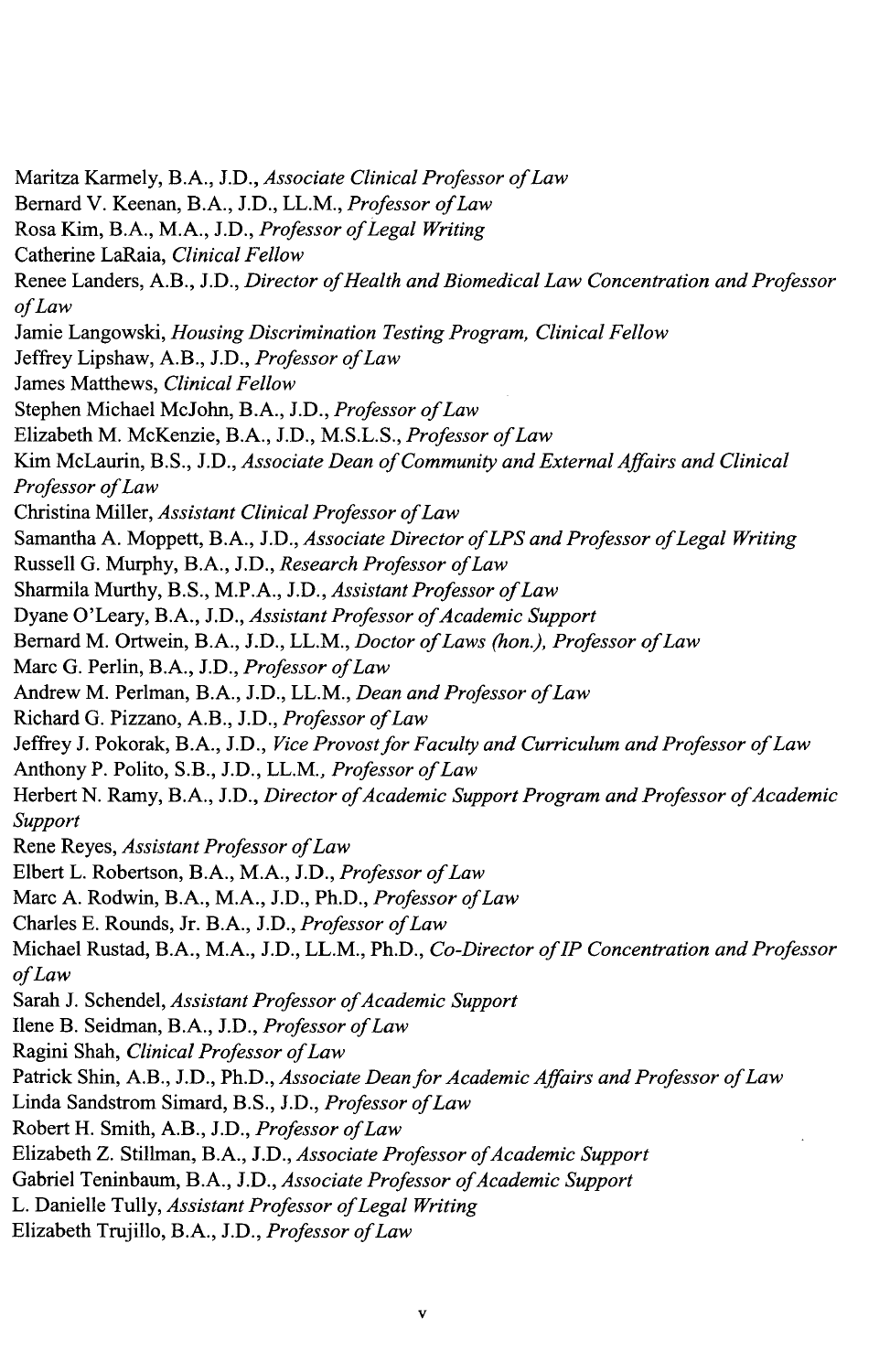Kathleen Elliott Vinson, B.A., **J.D.,** *Director ofLegal Writing Research and Written Advocacy and Professor of Legal Writing* Timothy Wilton, A.B., **J.D.,** L.L.M., *Professor ofLaw* David Yamada, B.A., M.A., **J.D.,** *Director of the New Workplace Institute, Co-Director ofLabor and Employment Law and Professor ofLaw*

#### **Professors Emeriti**

**Joseph D.** Cronin, A.B., M.A., **J.D.,** *Professor ofLaw, Emeritus* Kate Nace Day, B.A., **J.D.,** *Professor ofLaw, Emeritus* Victoria **J.** Dodd, *Professor ofLaw, Emerita* Thomas Finn, *Professor ofLaw, Emeritus* Diane **S.** Juliar, B.A., **J.D.,** *Professor ofLaw, Emerita* Joseph P. McEttrick, A.B., **J.D.,** M.P.A., *Professor ofLaw, Emeritus* Richard M. Perlmutter, A.B., LL.B., *Professor ofLaw, Emeritus* David **J.** Sargent, **J.D.,** LL.D. (hon.), *President Emeritus*

## **Board of Trustees**

Robert **C.** Lamb, Jr., *Chair* Mark **E.** Sullivan, *Vice Chair* Nancy Stack, *Secretary* John L. Brooks, III Jeanette **G.** Clough Daniel F. Conley Susan M. Connelly Maria DiPietro John Fernandez Patricia J. "Trish" Gannon Ernst Guerrier John F. "Jack" Harrington **J.** Robert Johnson Patrick F. Jordan, III Dr. Ivana Magovcevic-Liebisch Bevilton **E.J.** Morris The Hon. Amy L. Nechtem Carol Sawyer Parks Susan Rugnetta **E.** Macey Russell Larry Smith